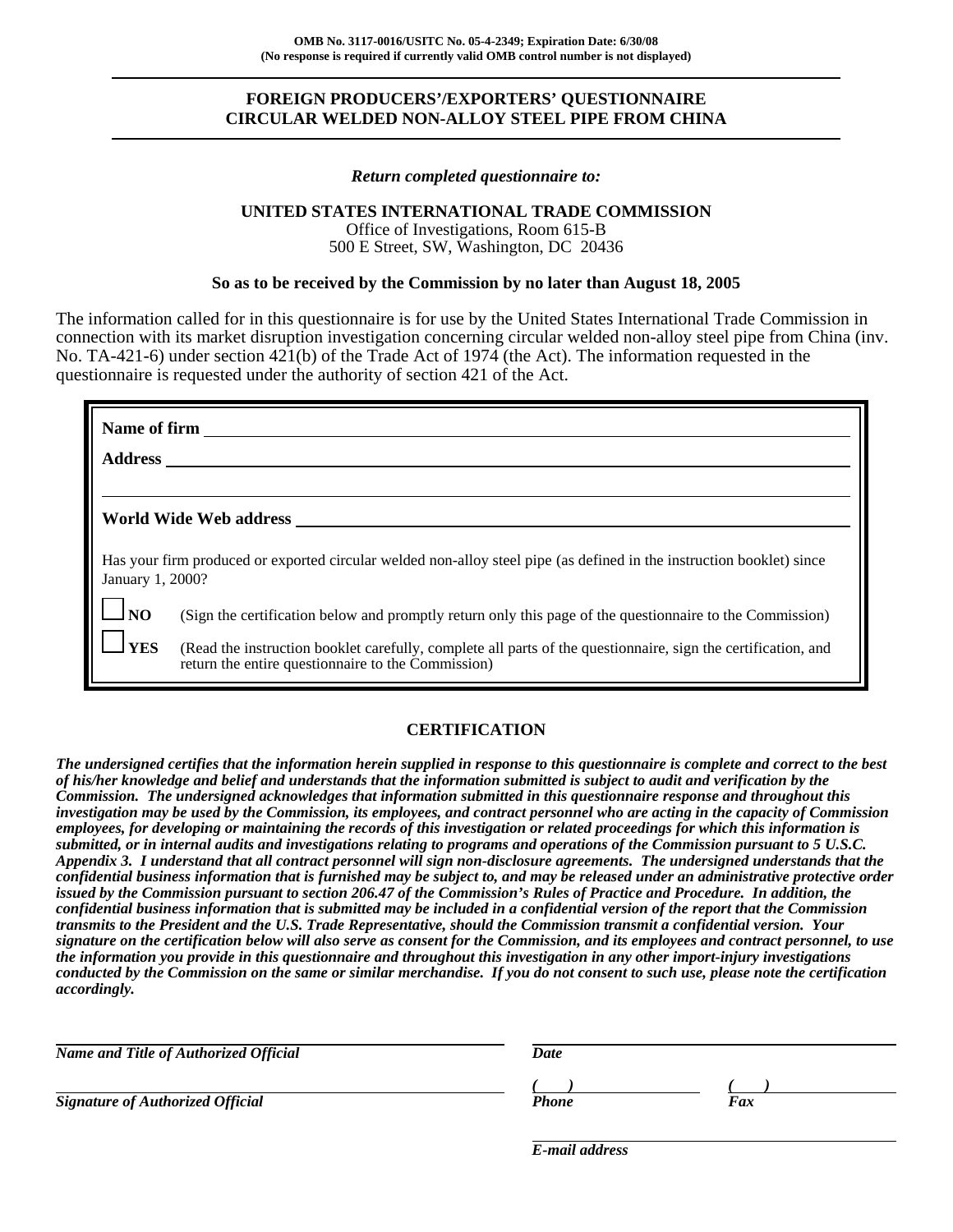### *Confidential Business Information*

Foreign Producers' Questionnaire - **Circular Welded Non-Alloy Steel Pipe (421-6)** Page 2

The questions in this questionnaire have been reviewed with market participants to ensure that issues of concern are adequately addressed and that data requests are sufficient, meaningful, and as limited as possible. Public reporting burden for this questionnaire is estimated to average 20 hours per response, including the time for reviewing instructions, searching existing data sources, gathering the data needed, and completing and reviewing the questionnaire. Send comments regarding the accuracy of this burden estimate or any other aspect of this collection of information, including suggestions for reducing the burden, to the Office of Investigations, U.S. International Trade Commission, 500 E Street, SW, Washington, DC 20436. Please report below the actual number of hours required and the cost to your firm of preparing the reply to this questionnaire and completing the form.

hours dollars

# **OPERATIONS IN CHINA**

- 1. Please report production capacity, production, shipments, and inventories of circular welded nonalloy steel pipe produced by your firm in China on page 5.
- 2. What percentage of your firm's total sales in its most recent fiscal year was represented by sales of circular welded non-alloy steel pipe?

percent

3. Does your firm produce products other than circular welded non-alloy steel pipe on the same equipment and machinery used in the production of circular welded non-alloy steel pipe?

 $\Box$  No  $\Box$  Yes--Please list these product(s) and provide the share of your firm's total net sales (in percent) accounted for by these product(s) in its most recent fiscal year.

*Product(s) Share of sales*

4. Does your firm have any plans to add, expand, curtail, or shut down production capacity and/or production of circular welded non-alloy steel pipe in China?

 $\Box$  No  $\Box$  Yes--Please describe those plans, including planned dates and capacity/production quantities involved.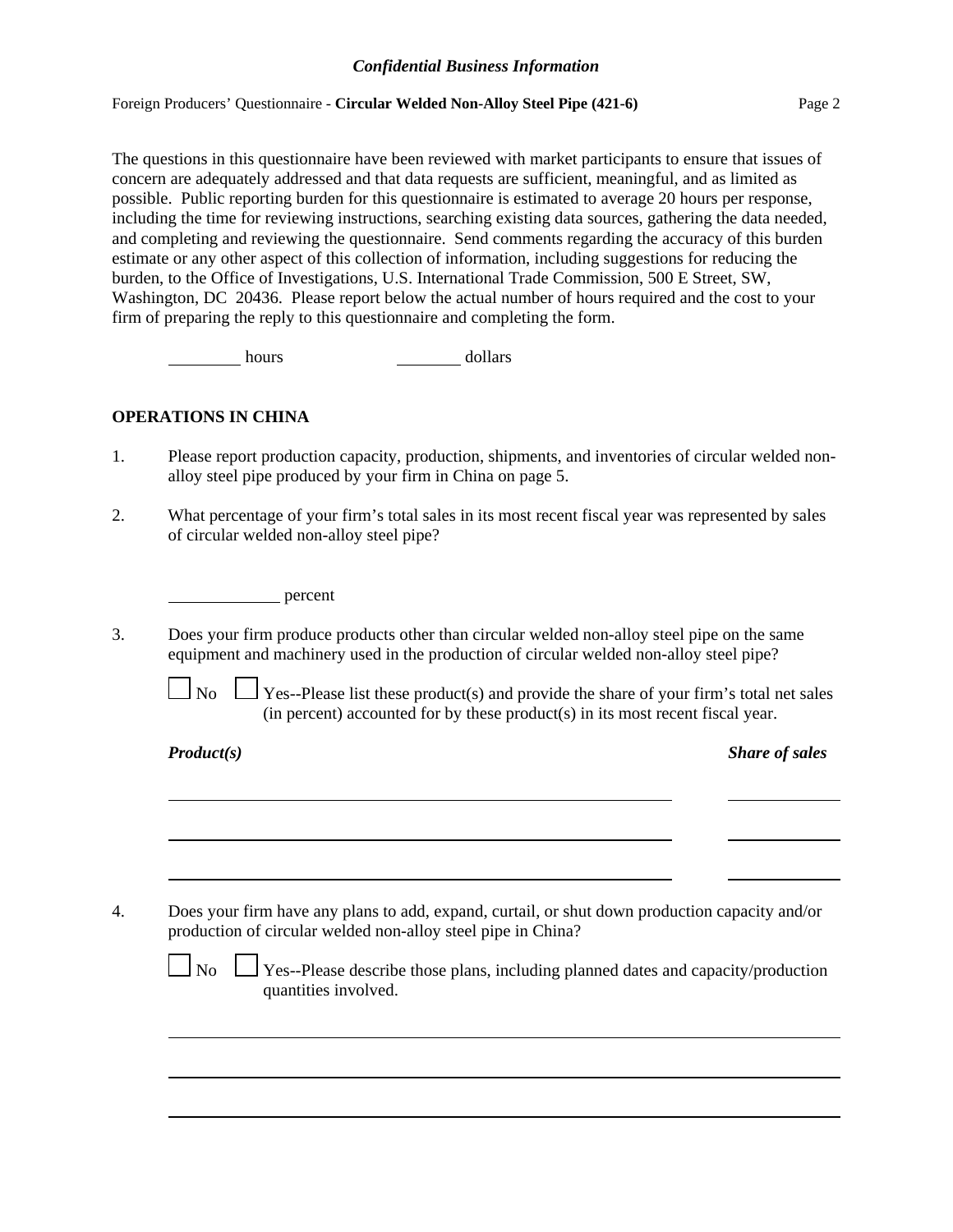|  |  | Foreign Producers' Questionnaire - Circular Welded Non-Alloy Steel Pipe (421-6) | Page 3 |
|--|--|---------------------------------------------------------------------------------|--------|
|--|--|---------------------------------------------------------------------------------|--------|

# **OPERATIONS IN CHINA**--*Continued*

5. Are the circular welded non-alloy steel pipe exported by your firm subject to import restrictions or remedies in any WTO-member countries?

 $\Box$  No  $\Box$  Yes--List the product(s), countries affected, and the date of such restrictions/remedies.

| <b>Product</b> | Country | <b>Date</b> |
|----------------|---------|-------------|
|                |         |             |
|                |         |             |
|                |         |             |

# **OPERATIONS IN THE UNITED STATES**

1. Please provide the names and addresses of the **FIVE** largest U.S. importers of your firm's circular welded non-alloy steel pipe in **2004**.

| Does your firm or any related firm produce, have the capability to produce, or have any plans to<br>produce circular welded non-alloy steel pipe in the United States?                                                                   |
|------------------------------------------------------------------------------------------------------------------------------------------------------------------------------------------------------------------------------------------|
| $\Box$ No $\Box$ Yes--Please name the firm(s) below and ensure that they complete the<br>Commission's producer questionnaire (contact Fred Ruggles [202-205-3187 or<br>e-mail fred.ruggles@usitc.gov] for copies of that questionnaire). |
|                                                                                                                                                                                                                                          |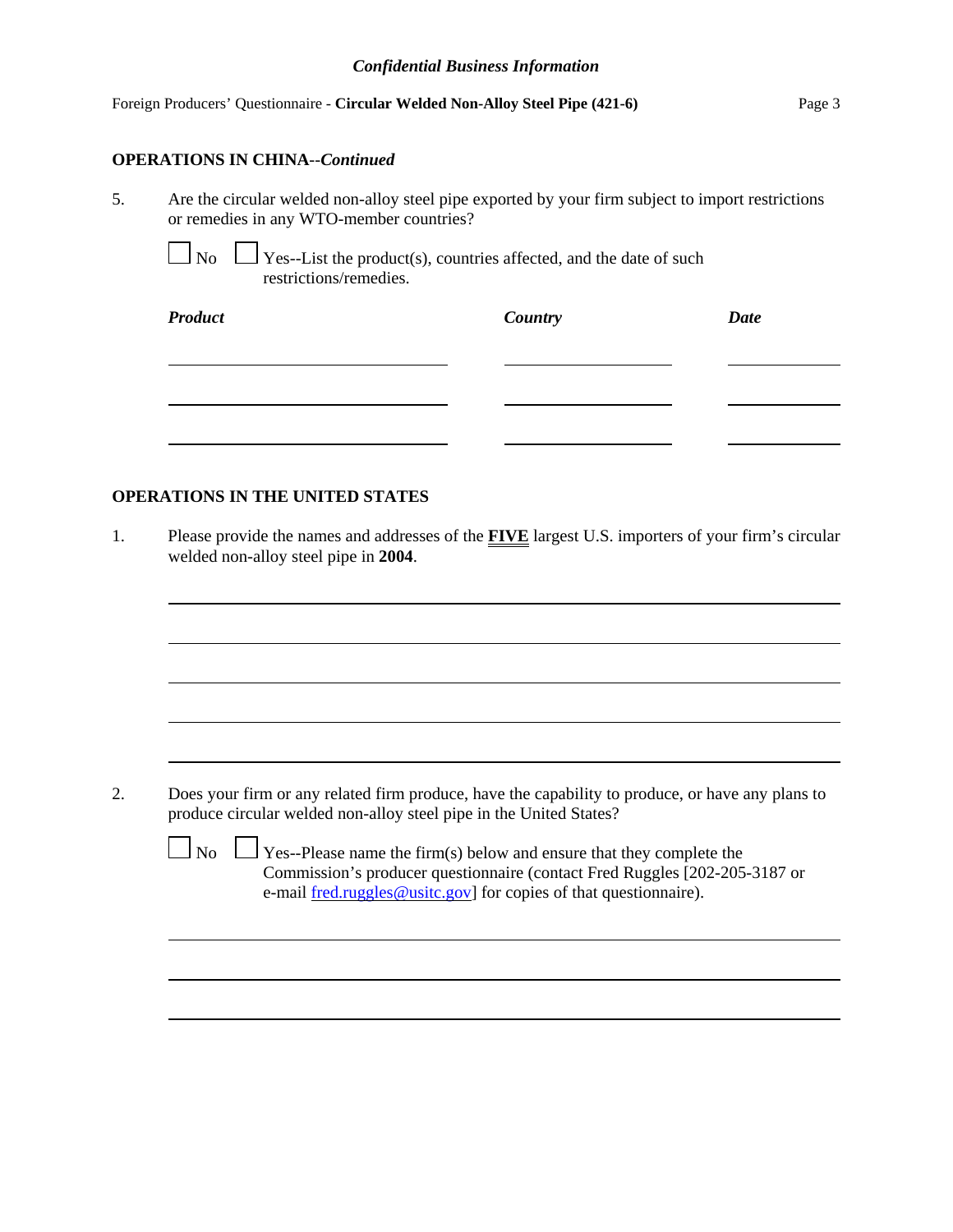Foreign Producers' Questionnaire - **Circular Welded Non-Alloy Steel Pipe (421-6)** Page 4

### **OPERATIONS IN THE UNITED STATES–***Continued*

- 3. Does your firm or any related firm import or have any plans to import circular welded non-alloy steel pipe into the United States?
	-

No  $\Box$  Yes--Please name the firm(s) below and ensure that they complete the Commission's importer questionnaire (contact Fred Ruggles for copies of that questionnaire).

4. Has your firm maintained any inventories of circular welded non-alloy steel pipe in the United States (not including inventories held by firms identified in questions 1, 2, or 3 above<sup>1</sup>) since 2000?

No  $\Box$  Yes--Report the quantity (in short tons) of such **end-of-period** inventories below.

|      |      |      |      |      | Jan.-June | Jan.-June |
|------|------|------|------|------|-----------|-----------|
| 2000 | 2001 | 2002 | 2003 | 2004 | 2004      | 2005      |
|      |      |      |      |      |           |           |

5. Does your firm sell circular welded non-alloy steel pipe over the internet?

 $\Box$  No  $\Box$  Yes–Please describe, noting the estimated percentage of your firm's total sales of circular welded non-alloy steel pipe in 2004 accounted for by internet sales.

6. Please list below the names and mailing addresses of other known manufacturers of circular welded non-alloy steel pipe in China.

<sup>&</sup>lt;sup>1</sup> Such firms will report inventories in the Commission's importer or producer questionnaire.